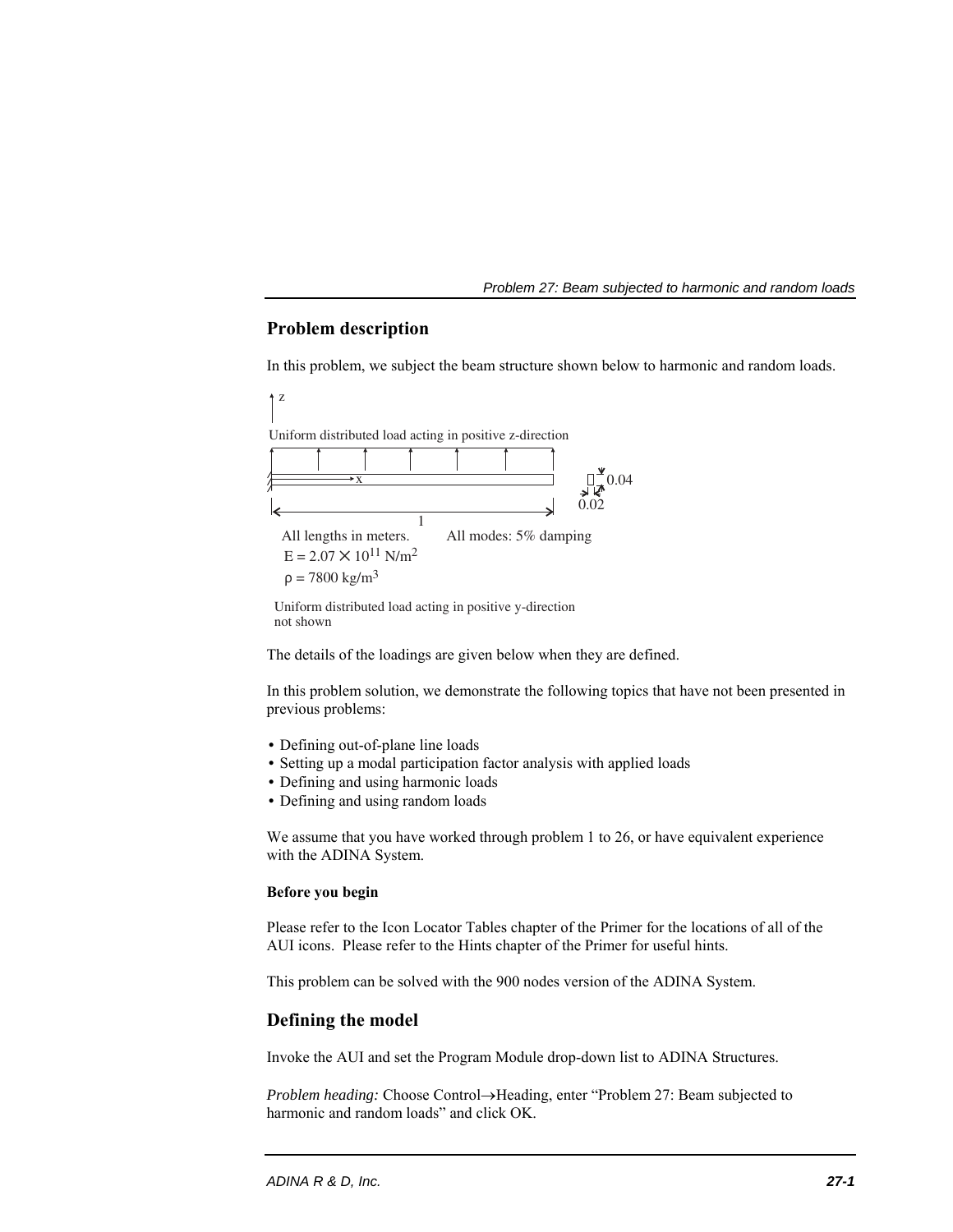*Problem 27: Beam subjected to harmonic and random loads* 

| Point# |  |  |
|--------|--|--|
|        |  |  |
|        |  |  |
|        |  |  |

Click the Define Lines icon , add line 1, define a straight line with Point  $1 = 1$  and Point 2  $= 2$  and click OK.

*Geometry:* Click the Define Points icon  $L^{\mathbf{H}}$ , define the following points and click OK.

*Boundary conditions:* Click the Apply Fixity icon  $\frac{1}{2}$ , enter 1 in the first row of the Point # table and click OK.

*Loads:*The loads in the y and z directions will be considered independent. We will have two load steps. In load step 1, the y-direction loads will be active; in load step 2, the z-direction loads will be active. Time function 1 will control the y loads and time function 2 will control the z loads.

Choose Control $\rightarrow$ Time Step, set the Number of Steps to 2 in the first row of the table and click OK.

Choose Control $\rightarrow$ Time Function and edit time function 1 to be

| Time | Value |
|------|-------|
| 1    |       |
|      |       |
|      |       |
|      |       |

Then define time function 2 as

| Time | Value |
|------|-------|
| 0    | 0     |
|      | 0     |
|      |       |
|      |       |

Click OK to close the time function dialog box.

Now we define the load applications. Click the Apply Load icon  $\ddots$ . Set the Load Type to Distributed Line Load and click the Define... button to the right of the Load Number field. In the Define Distributed Line Load dialog box, add Line Load 1, set the Magnitude [Force/Length] to -1 and click OK. In the first row of the table in the Apply Load dialog box, set the Line # to 1, the Auxiliary Point to 3, the Load Plane to "Perpendicular to Plane" and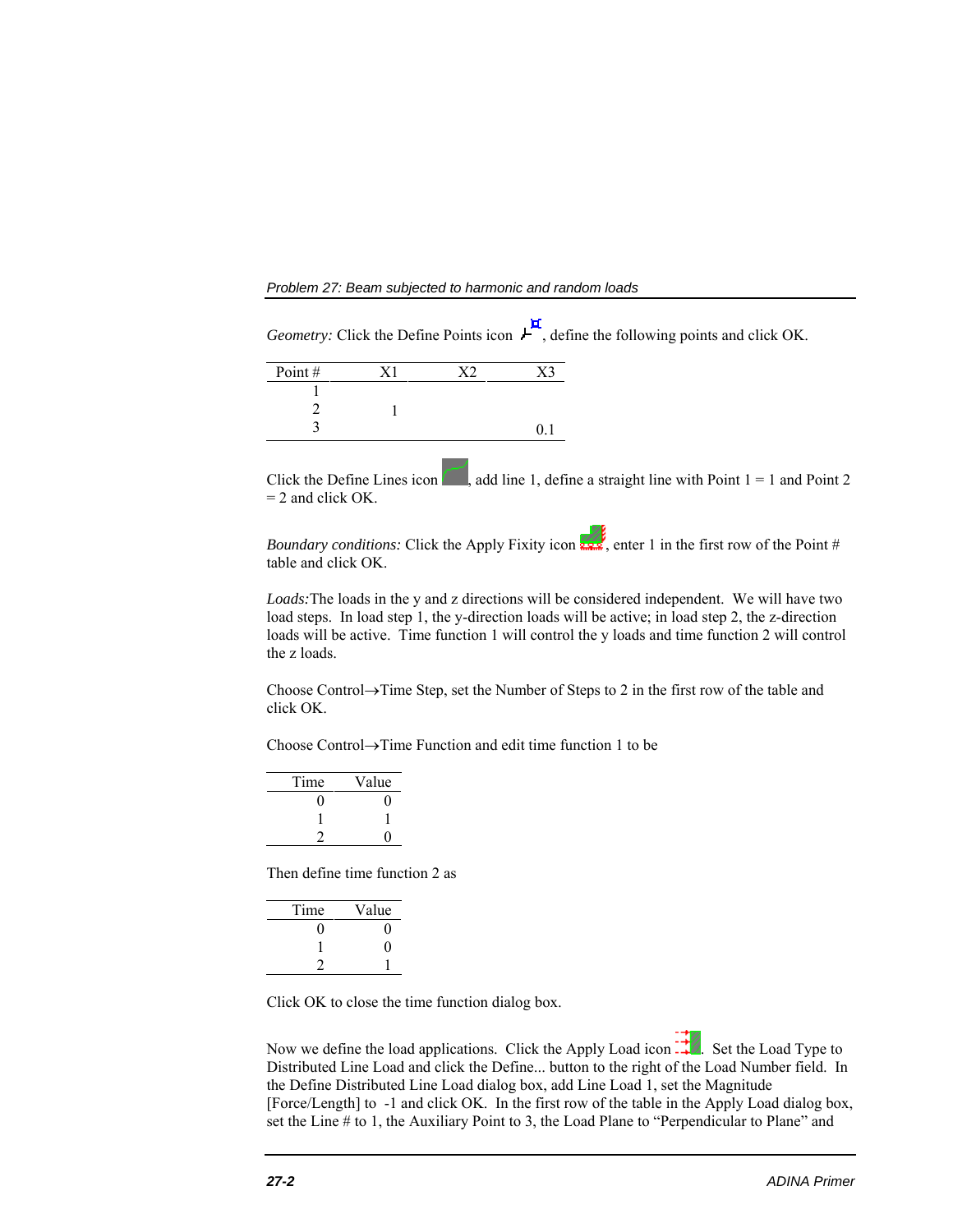the Time Function to 1. In the second row of the table, set the Line # to 1, the Auxiliary Point to 3, the Load Plane to In-Plane and the Time Function to 2. Click OK to close the Apply Load dialog box.

*Cross-section and material:* Click the Cross-Sections icon  $\overline{\mathcal{H}}$ , add cross-section 1, set the Width to 0.04, the Height to 0.02 and click OK. (Note: the element s-direction will lie in the x-z plane, so the Width (in the s-direction) is the larger cross-section dimension.) Click the Manage Materials icon  $\mathbf{M}$  and click the Elastic Isotropic button. In the Define Isotropic Linear Elastic Material dialog box, add material 1, set the Young's Modulus to 2.07E11, the Density to 7800 and click OK. Click Close to close the Manage Material Definitions dialog box.

*Finite elements:* Click the Element Groups icon **(D)**, add group 1, set the Type to Beam and click OK.

Click the Subdivide Lines icon  $\mathcal{K}$ , set the Number of Subdivisions to 10 and click OK.

Click the Mesh Lines icon  $\mathbb{R}^3$ , set the Auxiliary Point to 3, enter 1 in the first row of the table and click OK.

Click the Iso View 1 icon **1999**, Boundary Plot icon **and Load Plot icon and Load Plot icon** 

the Modify Mesh Plot icon  $\mathcal{L}$ , click the Element Depiction... button, click the Display Beam Cross-Section field, then click OK twice to close both dialog boxes. The graphics window should look something like the top figure on the next page. (Note: we use the Iso View 1 icon because otherwise the mesh is plotted in the x-z plane.)

Before continuing with the model definition, let's plot the loads for load step 1. Click the

Previous Solution icon  $\blacksquare$ . The graphics window should look something like the bottom figure on the next page.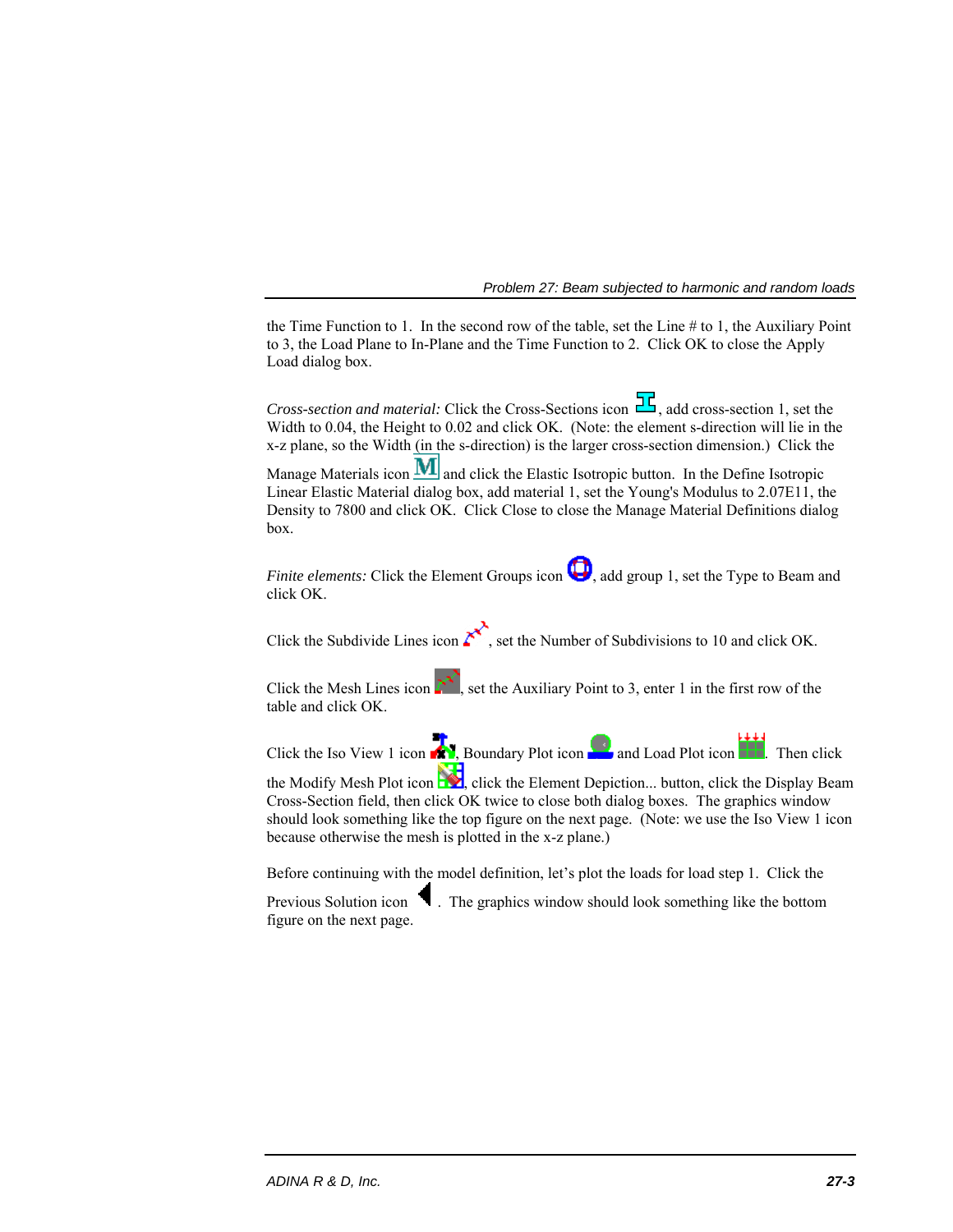



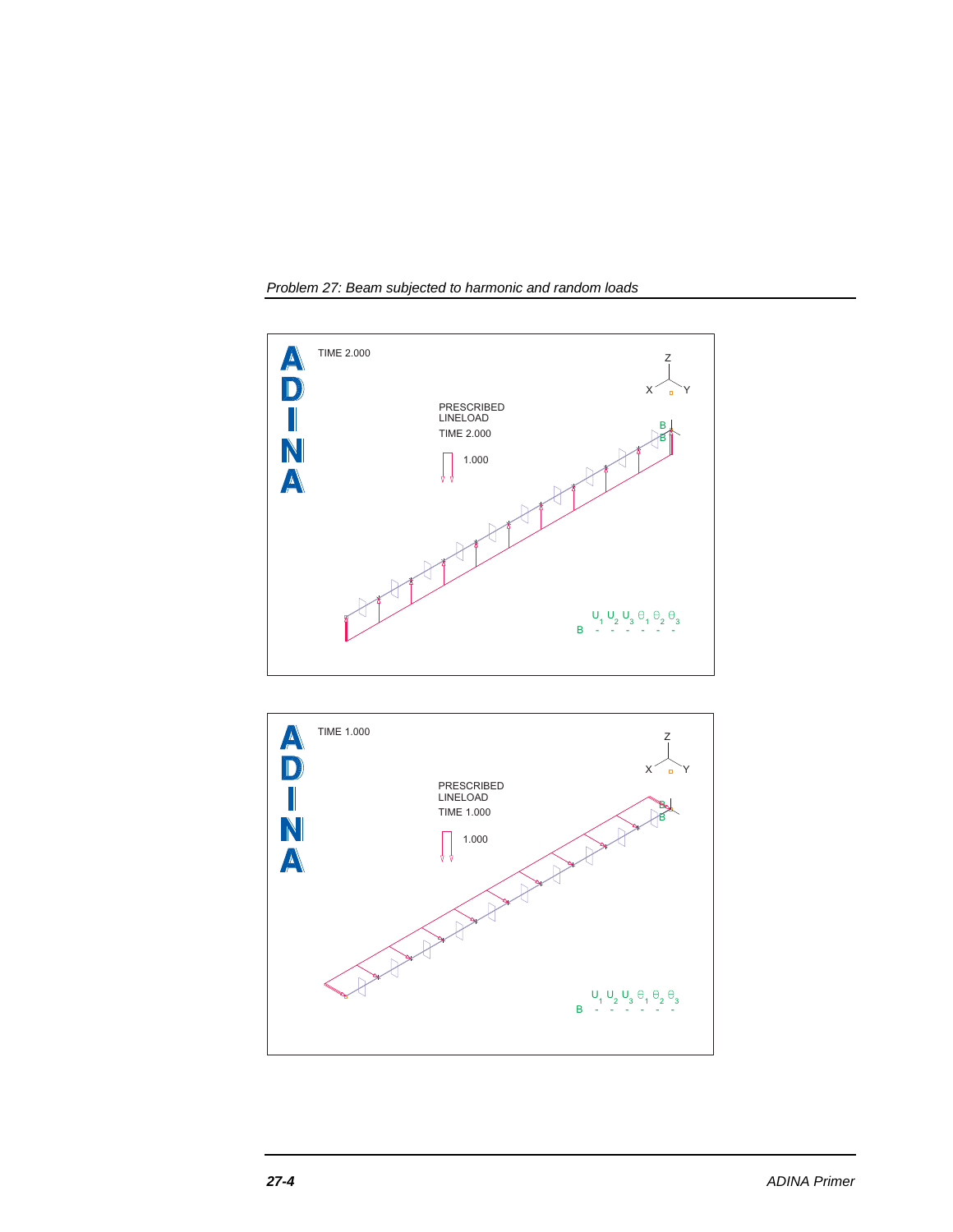## **Specifying the analysis options**

*Analysis type:* Set the Analysis Type drop-down list to Modal Participation Factors and click

the Analysis Options icon  $\ddot{H}$ . Click the Settings... button, set the "Number of Frequencies/Mode Shapes" to 10 and click OK to close the dialog box. Set the "Number of Modes to Use" to 10, set the "Type of Excitation Load" to "Applied Load" and click OK to close the dialog box.

# **Generating the data file, running ADINA Structures, loading the porthole file**

Click the Save icon  $\Box$  and save the database to file prob27. Click the Data File/Solution

 $\Box$ , set the file name to prob27, make sure that the Run Solution button is checked and click Save. When ADINA Structures is finished, close all open dialog boxes. Set the Program Module drop-down list to Post-Processing (you can discard all changes), click the

Open icon  $\ddot{=}$  and open porthole file prob27.

The AUI displays the warning messages

 Node displacements not found for node 1. Displacement messages suppressed for 11 nodes. Plotted displacements set to zero for 12 nodes.

These messages appear because in this type of analysis, ADINA Structures computes only modal participation factors for solution times 1.0 and 2.0. Click OK to close the warning message box.

## **Listing the natural frequencies and modal participation factors**

Choose List $\rightarrow$ Info $\rightarrow$ Response and verify that 2 sets of applied loading modal participation factors are loaded from times 1.0 to 2.0. The modal participation factors for time 1.0 (load step 1) are calculated from the loads at time 1.0 (which are the y loads) and the modal participation factors for time 2.0 (load step 2) are calculated from the loads at time 2.0 (which are the z loads).

Also notice that no displacements or other solution data is calculated by ADINA Structures. However ADINA Structures does calculate mode shapes, modal reactions and modal stresses. Click Close to close the dialog box.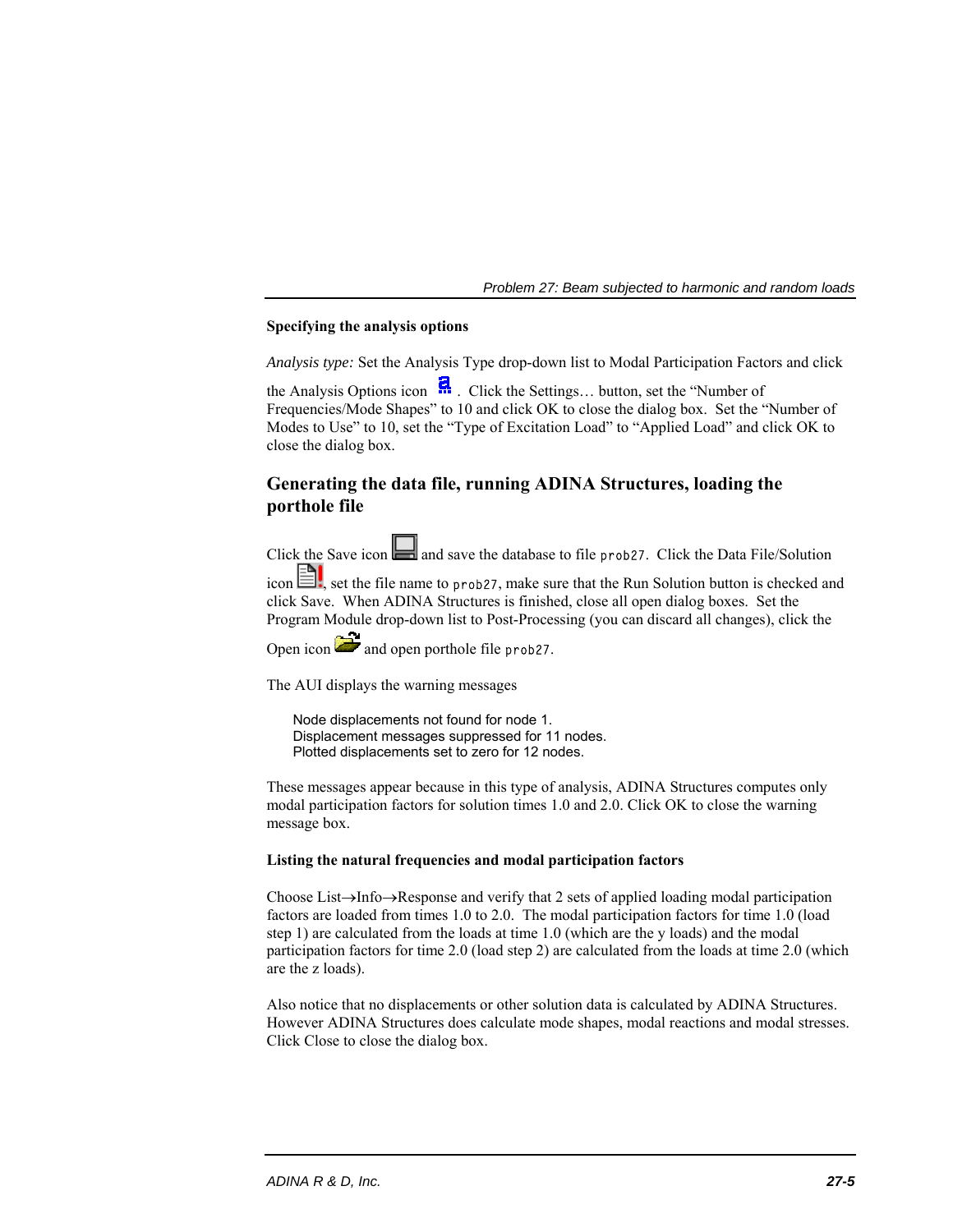To list the modal data, choose List $\rightarrow$ Value List $\rightarrow$ Zone, set the Response Range to DEFAULT\_MODE-SHAPE, set Variable 1 to (Frequency/Mode:FREQUENCY) and click Apply. The first few frequencies should be 1.66424E+01 (Hz), 3.32770E+01. Click Close to close the dialog box.

## **Defining the modal damping ratios**

Choose Definitions $\rightarrow$ Spectrum Definitions $\rightarrow$ Damping Table and add damping table DT1. Now click the … button to the right of the Curve Name field. In the Define Frequency Curve dialog box, add frequency curve DT1, enter 0, 5 and 10000, 5 in the first two rows of the table and click OK. ("5" corresponds to 5 % damping.) In the Define Damping Table dialog box, set the Curve Name to DT1 if necessary and click OK to close the dialog box.

## **Harmonic analysis**

If you are not interested in harmonic analysis, you can skip to the "Random analysis" section below.

For the theory used in harmonic analysis, see the ADINA Structures Theory and Modeling Guide, Section 9.3.

We will proceed as follows:

1) Analyze the beam assuming that only the y loads are applied 2) Analyze the beam assuming that both the y and z loads are applied

#### **Analysis assuming that only the y loads are applied**

*Load magnitude specification:* We assume that the time variation of the y loads is given by  $w_y = 1000\sin(\omega t)$  where  $\omega = 2\pi f$  and f is the frequency of the loads (in Hz). Notice that the magnitude factor 1000 is independent of the loading frequency *f* (but in general, the magnitude factor can be a function of the loading frequency)*.* We also assume that this time variation is valid for  $0 \le f \le 1000$  Hz.

To specify this information, choose Definitions $\rightarrow$ Spectrum Definitions $\rightarrow$ Sweep Spectrum, add sweep spectrum name SWEEP\_Y, and click the … button to the right of the Curve Name field. In the Define Frequency Curve dialog box, add frequency curve SWEEP\_Y, enter 0, 1000 and 1000, 1000 in the first two rows of the table and click OK. In the Define Sweep Spectrum dialog box, set the Curve Name to SWEEP\_Y, set the "Axes Type (Frequency-Value)" to "Linear-Linear", set the Spectrum Title to "Sweep spectrum for y loads" and click Save.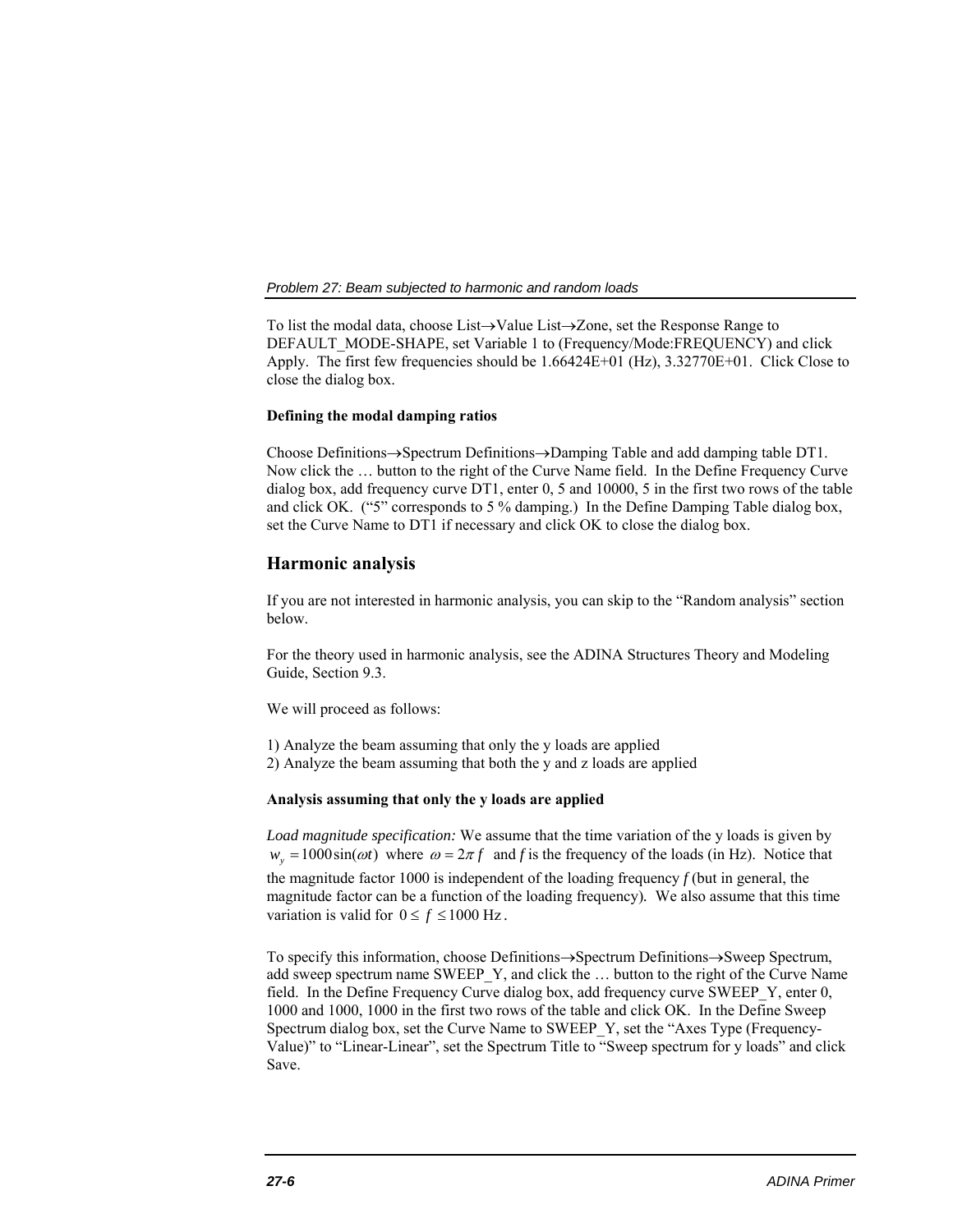To graph the sweep spectrum, click the Clear icon  $\frac{d[A]}{dA}$ , then click the Graph... button in the Define Sweep Spectrum dialog box. In the Display Sweep Spectrum dialog box, make sure that the Sweep Spectrum is set to SWEEP\_Y and click OK twice to close both dialog boxes. The graphics window should look something like this:



*Solution for frequency of 150 Hz:* Let's plot the deformations assuming a loading frequency of 150 Hz. Choose Definitions $\rightarrow$ Response, make sure that the Response Name is DEFAULT and set the Type to Harmonic. Set the Method to "Amplitude at Specified Angle", set the Loading Frequency to 150, set the Damping Table to DT1 and, in the table, enter 1, SWEEP\_Y. Then click OK.

When you click the Clear icon  $\mathbf{u}$  and the Iso View 1 icon  $\mathbf{v}$ , then the Show Original Mesh icon **and the Scale Displacements icon** 10%, the graphics window should look something like the top figure on the next page.

This solution is the solution when *t* in the loading equation above is 0, 1/150, 2/150, etc. We can also obtain the solution for other times by changing the specified angle in the harmonic response definition. For example, choose Definitions $\rightarrow$ Response, make sure that the Response Name is DEFAULT, set the Angle (OMEGAT) to 90 and click OK. When you

click the Clear icon  $\frac{11648}{1111}$  and the Iso View 1 icon  $\frac{1}{1111}$ , then the Show Original Mesh icon

and the Scale Displacements icon  $10\%$ , the graphics window should look something like the bottom figure on the next page.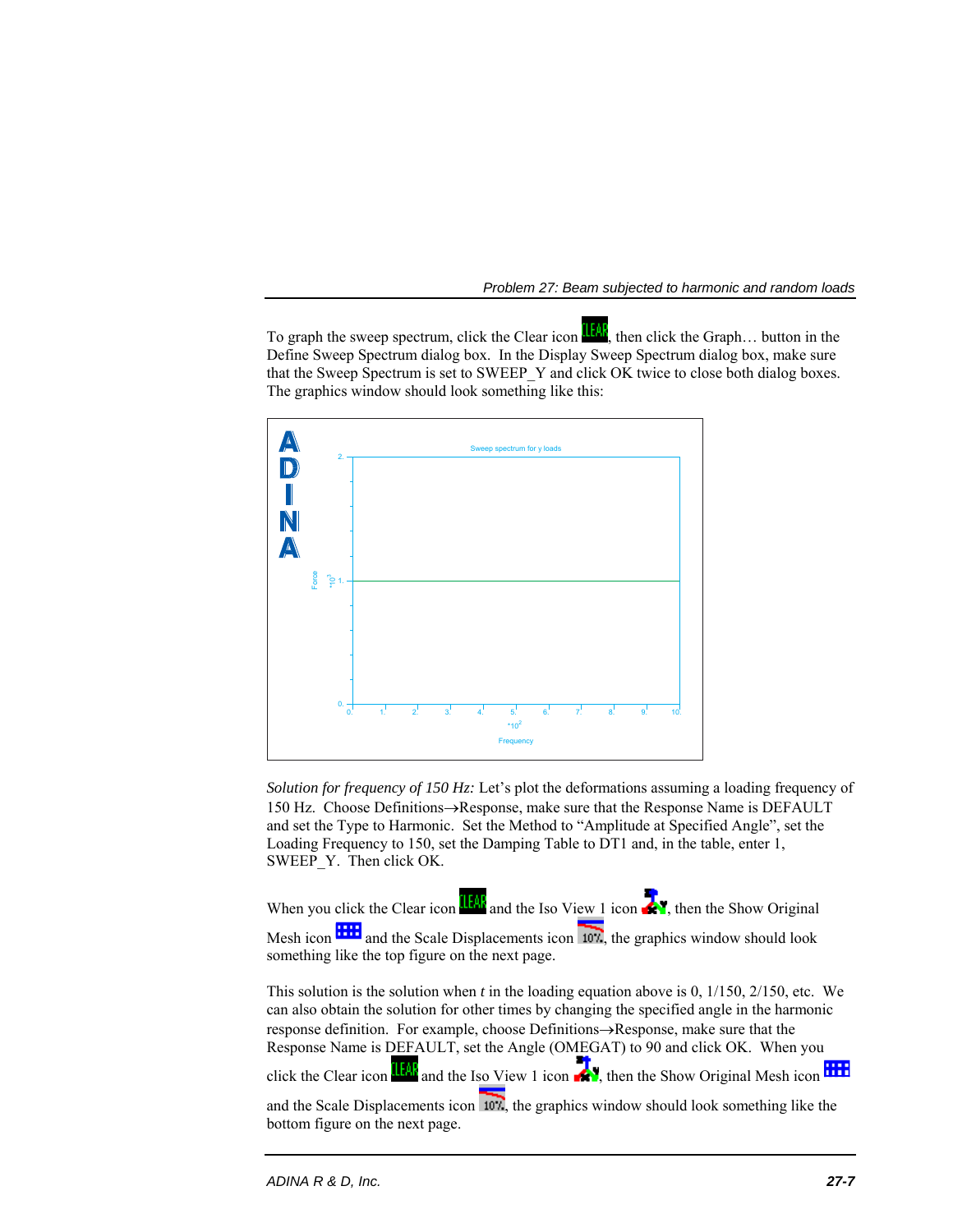



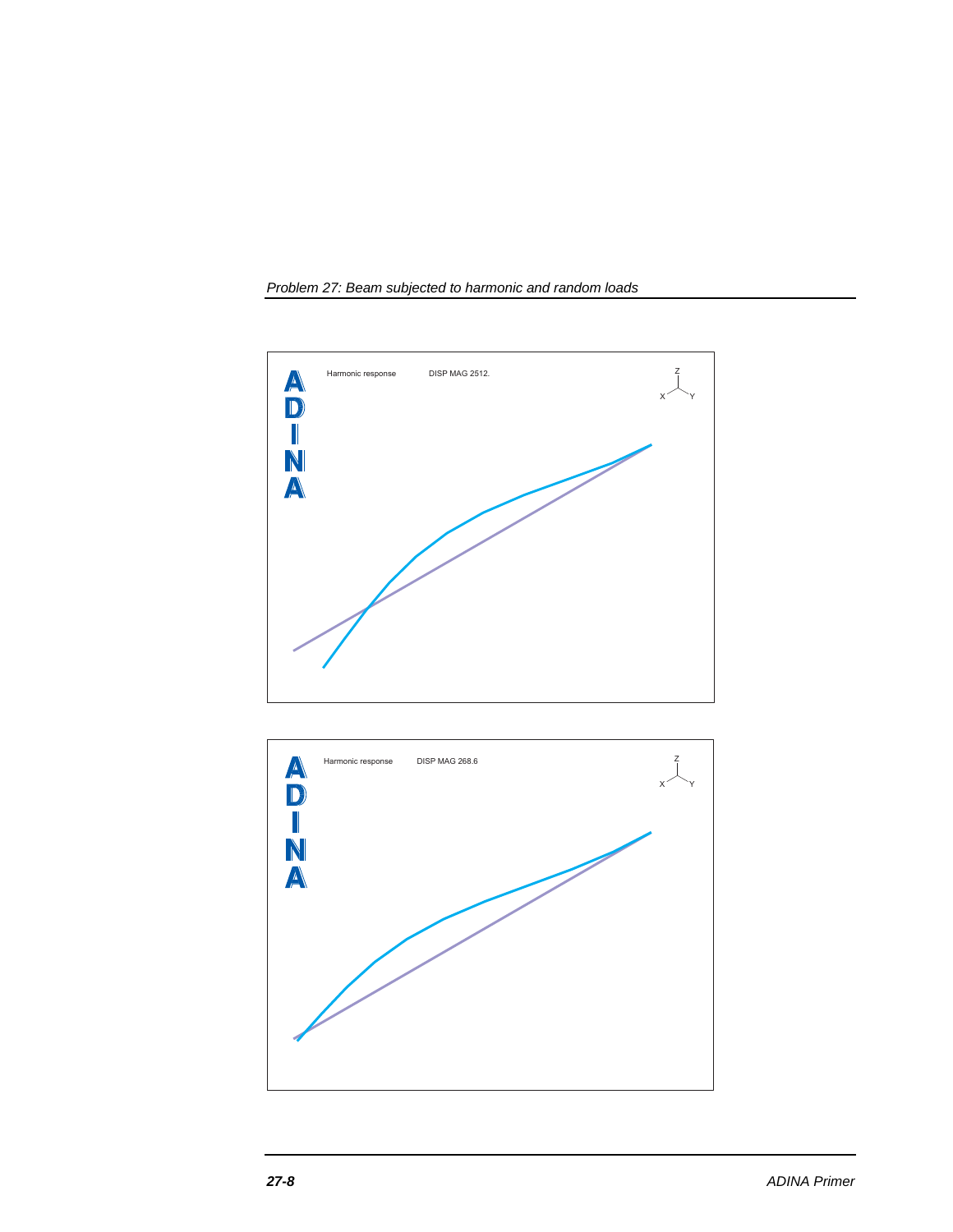This is the solution when  $\omega t$  in the loading equation is 90 degrees, and therefore when  $t$  in the loading equation above is  $(90 / 360) \times (1/150) = 1.667 \times 10^{-3}$  seconds. You can try other angles to see the structural responses for other times.

We can also plot the results, such as the bending moments. Choose Display $\rightarrow$ Element Line Plot->Create, set the Element Line Quantity to BENDING MOMENT-S and click OK. The graphics window should look something like this:



We can also have the AUI choose  $\omega t$  for each bending moment in each element so that the bending moment in each element is maximum (of course, then  $\omega t$  will be different for each element). Similarly, we can have the AUI choose  $\omega t$  for each displacement at each node so that the displacement is maximum (of course, then  $\omega t$  will be different for each node).

For example, choose Definitions $\rightarrow$ Response, make sure that the Response Name is DEFAULT, set the Method to Maximum Amplitude and click OK. Now click the Clear icon and the Iso View 1 icon  $\mathbb{R}^n$ , then the Show Original Mesh icon  $\mathbb{R}^n$  and the Scale

Displacements icon  $\overline{107}$ . The AUI chooses  $\omega t$  for each displacement at each node so that the displacement at each node is maximum. Now choose  $Display\rightarrow Element$  Line Plot $\rightarrow$ Create, set the Element Line Quantity to BENDING\_MOMENT-S and click OK. The AUI chooses *ot* for each bending moment in each element so that the bending moment in each element is maximum.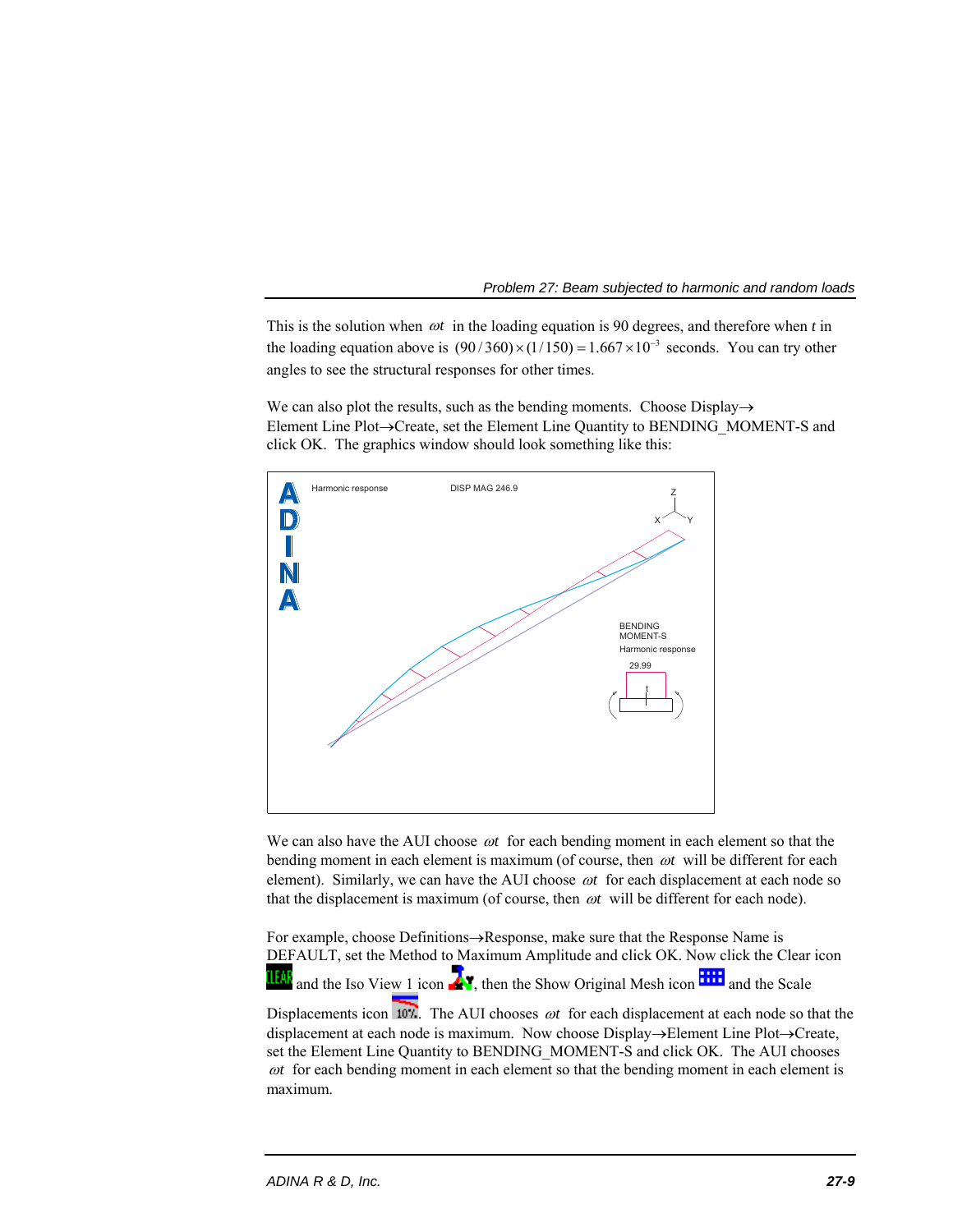The graphics window should look something like this:



Note that this plot is similar to an envelope plot, where the envelope is taken over all solution times.

*Solution for loading frequencies from 0 to 250 Hz:* Of course, we could examine the results for any loading frequency using the instructions given above. But it is convenient to focus attention on one result (the tip displacement, for example) and then sweep the loading frequency over a range of frequencies.

The node at the tip is node 11. Choose Defintions $\rightarrow$ Model Point $\rightarrow$ Node, add name TIP, define it as node 11 and click OK.

Now click the Clear icon **II and choose Graph**->Harmonic Analysis. Set the Variable to (Displacement:Y-DISPLACEMENT) and make sure that the Model Point is TIP. Set the Frequency Spacing to Linear and the Number of Frequencies to 126. In the Frequency Range of the Harmonic Response box, set the Min. Frequency to 0 and the Max. Frequency to 250, then click OK. The graphics window should look something like the top figure on the next page.

This plot shows that the tip displacement is large for a loading frequency of 16 Hz. This is not surprising since the first natural frequency of the beam is around 16 Hz.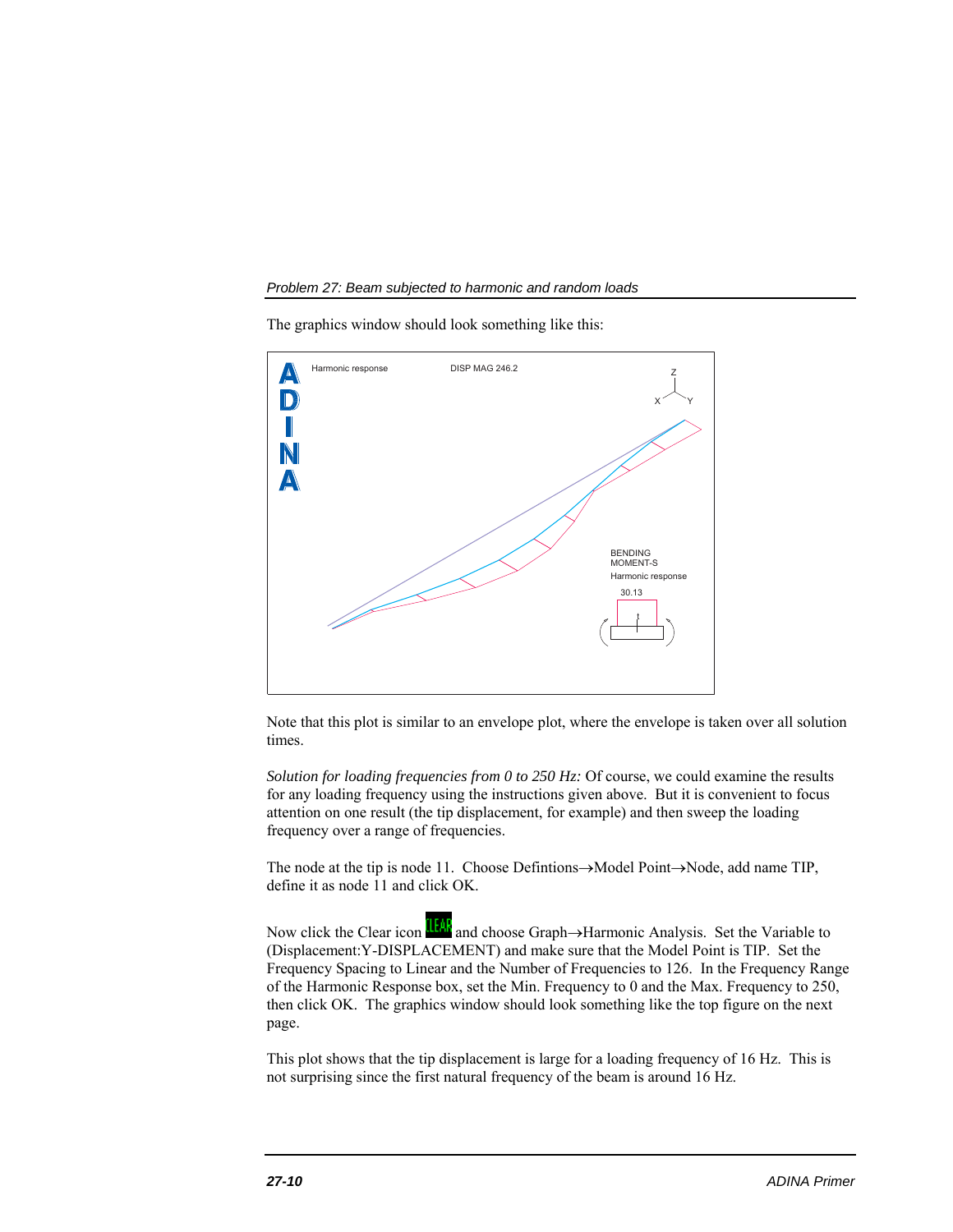

In this plot, the units of amplitude are meters. We can also plot the amplitude scaled to the quasi-static amplitude (which is the amplitude for very low loading frequencies). To make this plot, choose Definitions->Response, check the "Normalized by Quasi-Static Response" button and click OK. Then follow the instructions given above for the previous graph. The graphics window should look something like this:

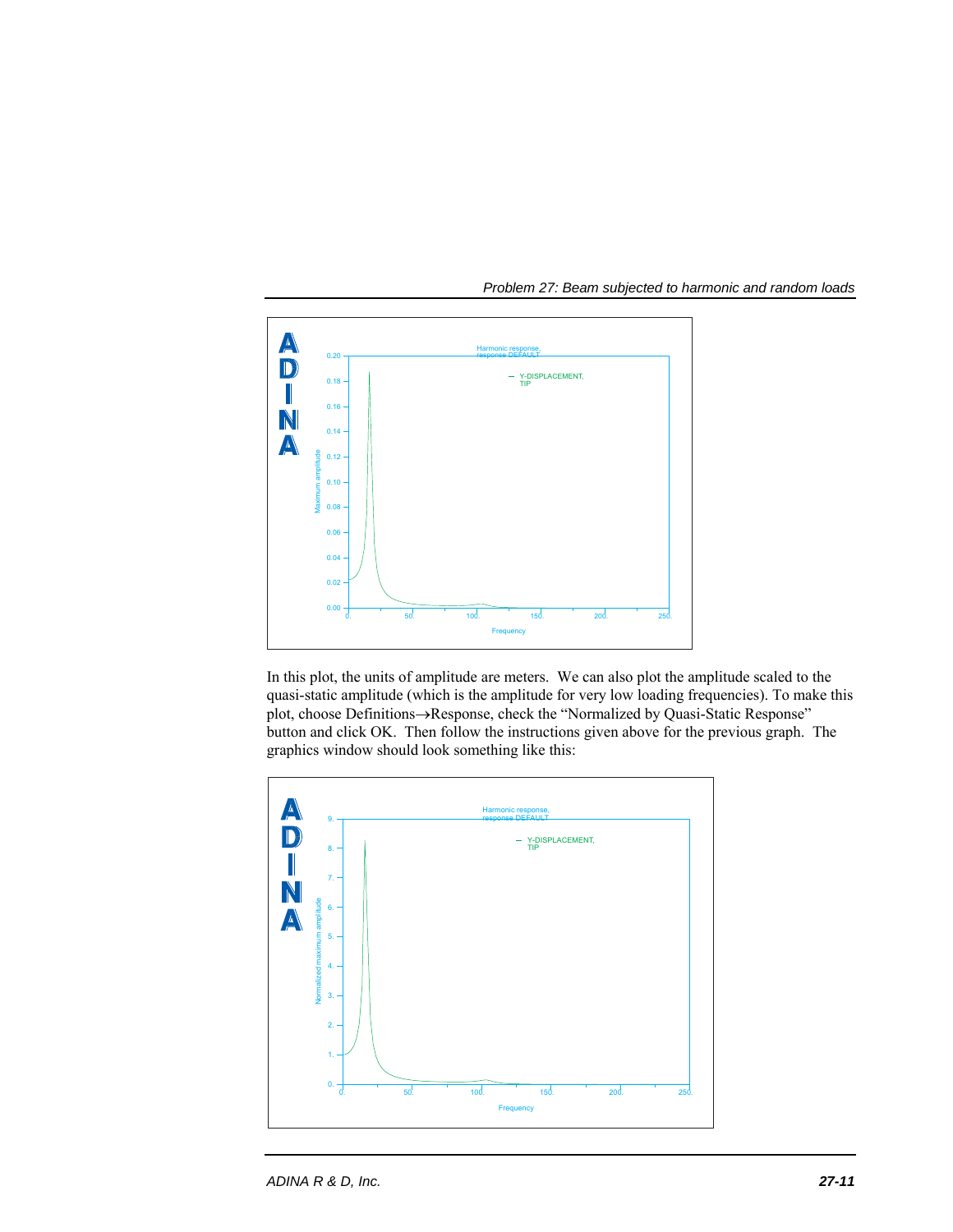Here it is easy to see that the maximum displacement is about 8 times the static displacement.

#### **Analysis assuming that both the y and z loads are applied**

*Load magnitude specification:* We assume that the time variation of the y loads is  $w_y = 1000\cos(\omega t)$  and that the time variation of the z loads is  $w_z = 2000\sin(\omega t)$ . The combination of these two loads can be interpreted as a load that traces an elliptical path around the beam, as shown:



We need to define a sweep spectrum for the z load. Choose Definitions $\rightarrow$ Spectrum Definitions $\rightarrow$ Sweep Spectrum, add sweep spectrum name SWEEP  $Z$ , and click the … button to the right of the Curve Name field. In the Define Frequency Curve dialog box, add frequency curve SWEEP\_Z, enter 0, 2000 and 1000, 2000 in the first two rows of the table and click OK. In the Define Sweep Spectrum dialog box, set the Curve Name to SWEEP\_Z, set the "Axes Type (Frequency-Value)" to "Linear-Linear", set the Spectrum Title to "Sweep spectrum for z loads" and click OK.

*Solution for frequency of 150 Hz:* Let's plot the deformations assuming a frequency of 150 Hz. Choose Definitions->Response, make sure that the Response Name is DEFAULT and that the Type is Harmonic. Set the Method to "Amplitude at Specified Angle", set the Angle (OMEGAT) to 0, the Loading Frequency to 150 and uncheck the "Normalized by Quasi-Static Response" button. Now, in the table, enter 1, SWEEP Y, 1, -90 in the first row and 2, SWEEP Z, 1, 0 in the second row. Click OK to close the dialog box.

(For row 1, we use the identity  $cos(\omega t) = sin(\omega t - (-90^{\circ}))$  to determine the value of the Phase Angle.)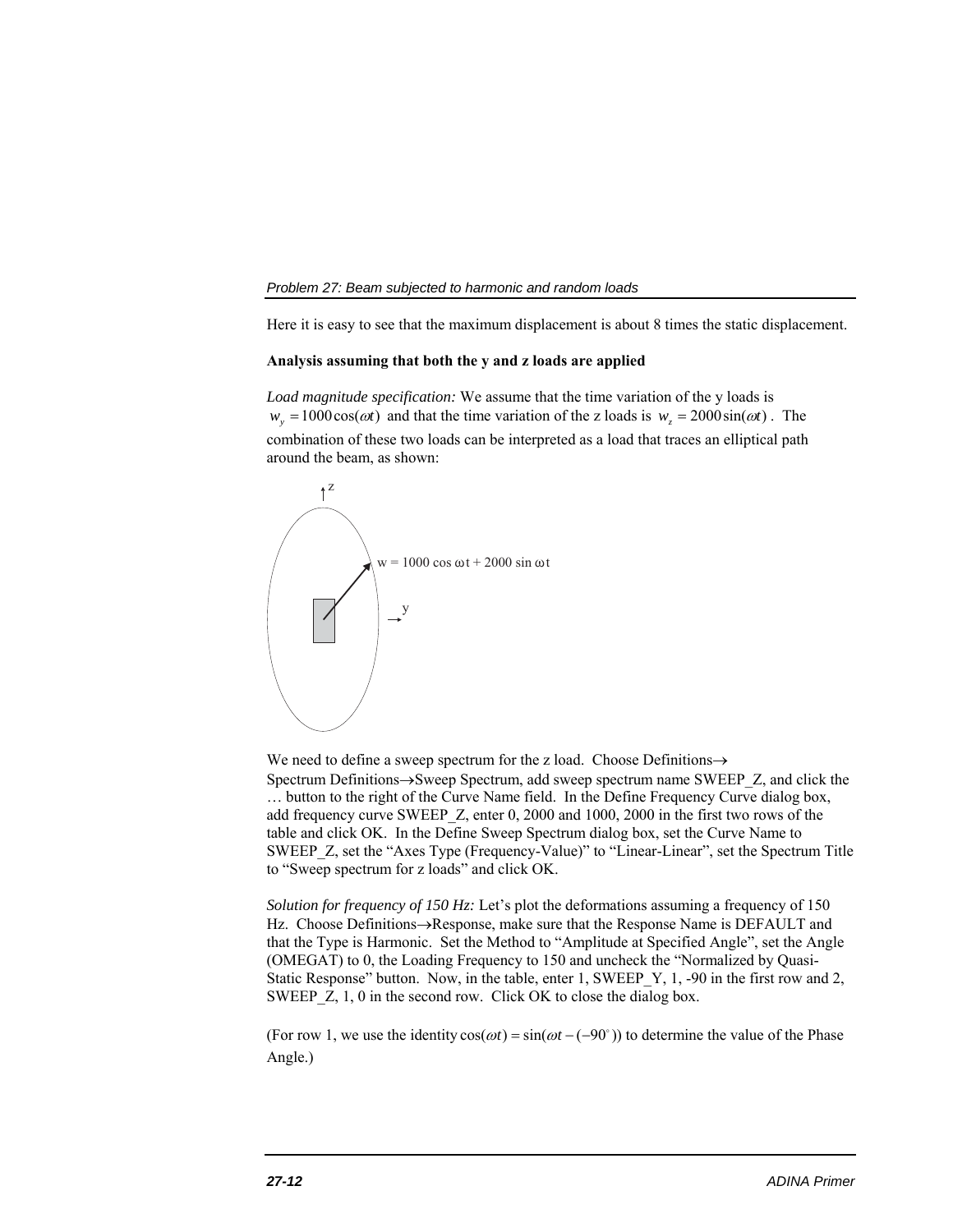Now click the Clear icon  $\frac{d[f]}{dA}$  and the Iso View 1 icon  $\mathbb{R}$ . Choose Display  $\rightarrow$ Element Line Plot->Create, set the Element Line Quantity to BENDING\_MOMENT-S, click Apply, set the Element Line Quantity to BENDING\_MOMENT-T and click OK. The graphics window should look something like this:



This is the solution for  $\omega t$  in the loading equation = 0 degrees.

## **Random analysis**

If you are not interested in random analysis, you can exit the AUI now.

For the theory used in random analysis, see the ADINA Structures Theory and Modeling Guide, Section 9.4.

We will proceed as follows:

- 1) Analyze the beam assuming that only the y loads are applied
- 2) Analyze the beam assuming that both the y and z loads are applied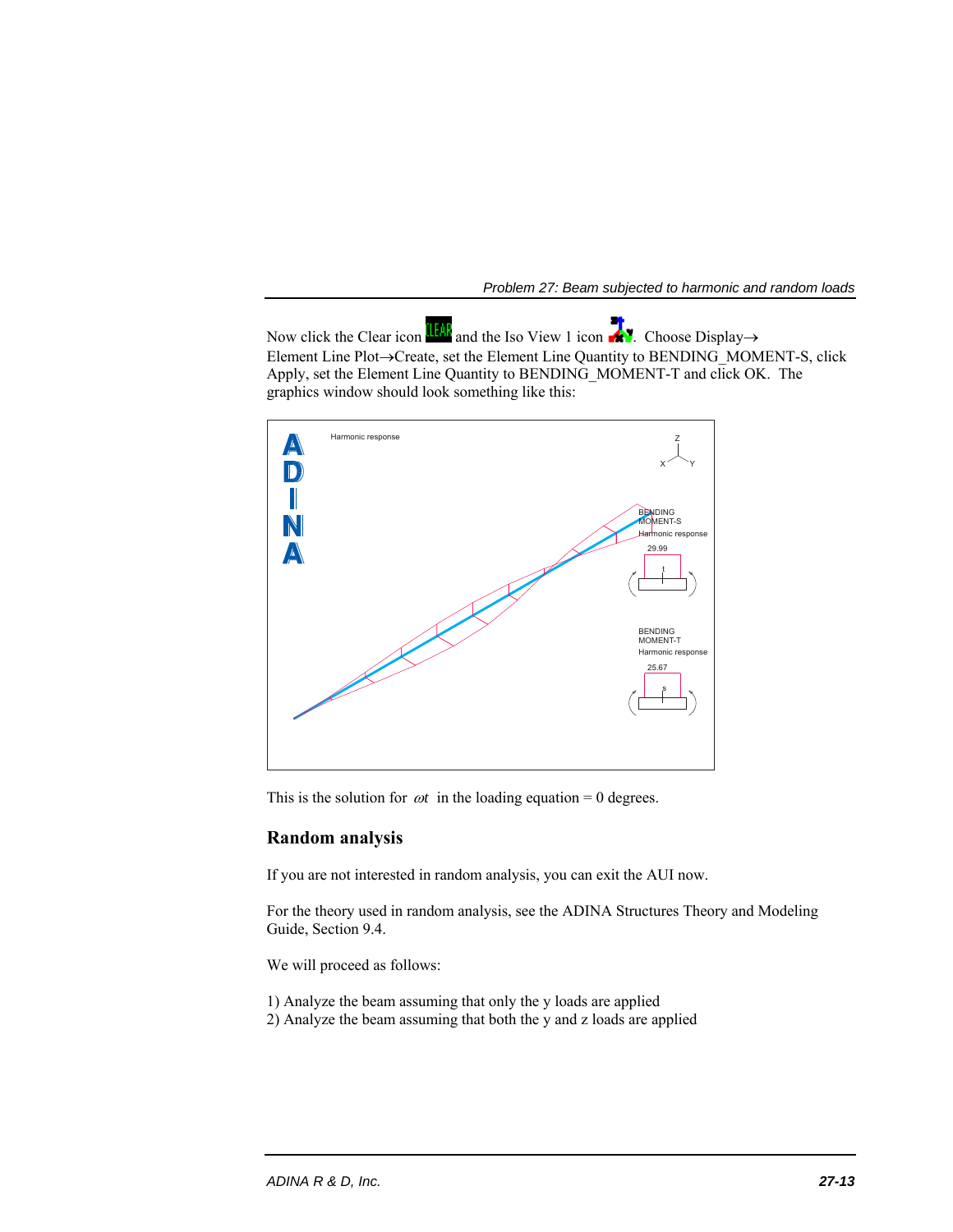## **Analysis assuming that only the y loads are applied**

*Load magnitude specification:* In random vibration analysis, we specify the power-spectraldensity (PSD) of the load. For example, suppose that the PSD of the y load is given by the following table:

| Frequency | <b>PSD</b>    |
|-----------|---------------|
| (Hz)      | $(N/m)^2$ /Hz |
|           | 9E-10         |
| 50        | 90            |
| 90        | 900           |
| 200       | 900           |
| 1000      |               |

To specify this information, choose Definitions->Spectrum Definitions->Random Spectrum, add random spectrum name PSD\_Y, and click the … button to the right of the Curve Name field. In the Define Frequency Curve dialog box, add frequency curve PSD\_Y, enter the above table and click OK. In the Define Random Spectrum dialog box, set the Curve Name to PSD\_Y, set the Spectrum Title to "PSD for y loads" and click Save.

To graph the random spectrum, click the Clear icon  $\frac{\text{If } A \mathbf{R}}{A}$ , then click the Graph... button in the Define Random Spectrum dialog box. In the Display Random Spectrum dialog box, make sure that the Random Spectrum is set to PSD\_Y and click OK twice to close both dialog boxes. The graphics window should look something like this:

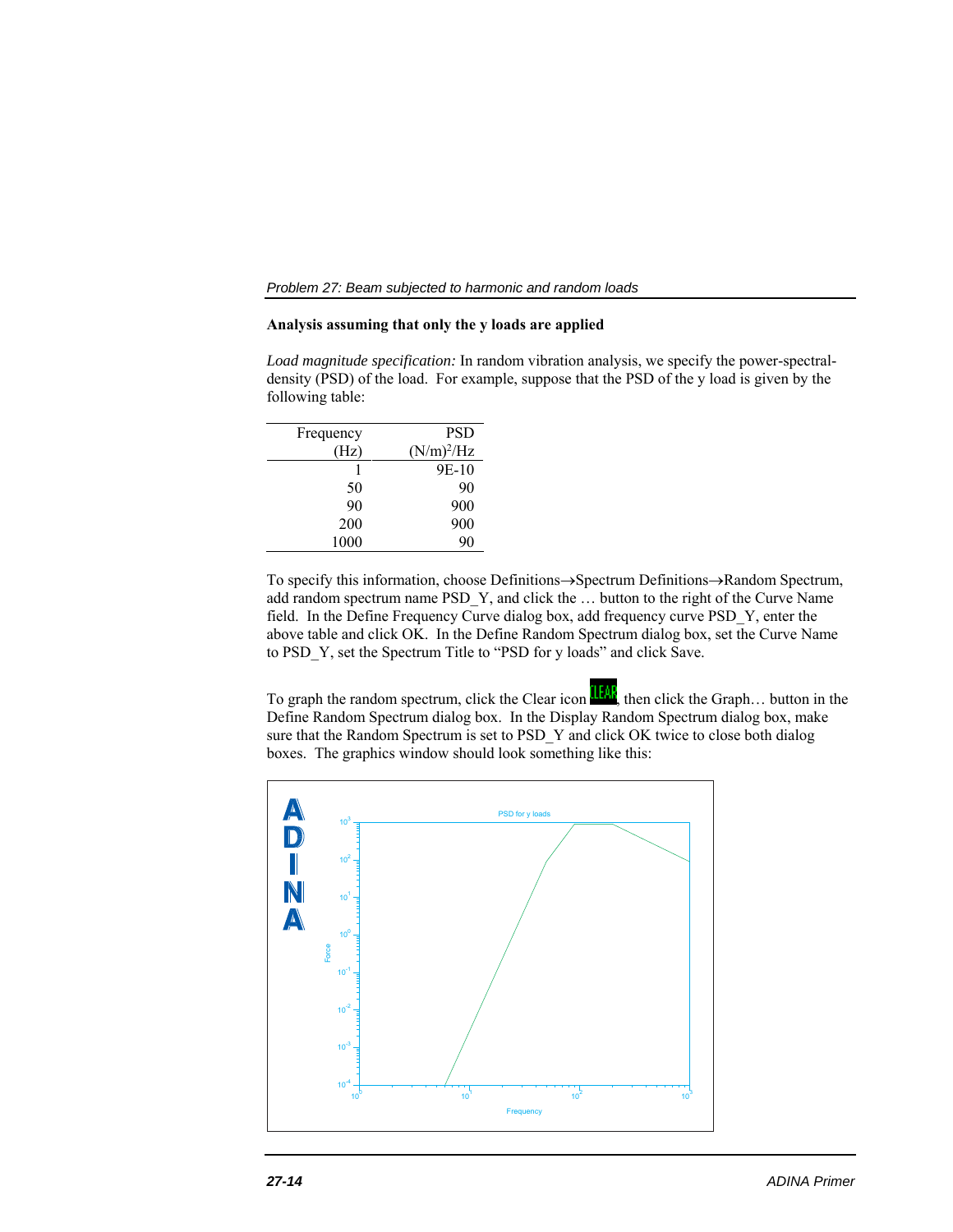*RMS solution:* Let's list the rms (root-mean-square) values of the displacements. Choose Definitions $\rightarrow$ Response, make sure that the Response Name is DEFAULT and set the Type to Random. Then set the Damping Table to DT1 and, in the table, enter 1, PSD\_Y. Then click OK to close the dialog box.

Now choose List-Yalue List-Yone, set the Response Option to Single Response, set Variable 1 to (Displacement:Y-DISPLACEMENT) and click Apply. The listing shows that the y-displacement at node 11 is 4.74897E-04. Actually, because this is a random vibration analysis, the y-displacement is interpreted as the RMS value of the y displacement, which is interpreted as the standard deviation of the y displacement (the mean value of the y displacement is zero). Therefore, the probability that the y displacement exceeds 4.74897E-04 m is about 32%. Click Close to close the dialog box.

Let's plot the rms displacements and the bending moments. Click the Clear icon **ILEAP** and the Iso View 1 icon  $\mathbb{R}^3$ , then the Show Original Mesh icon  $\mathbb{R}^3$  and the Scale Displacements icon 107. Now choose Display->Element Line Plot->Create, set the Element Line Quantity to BENDING\_MOMENT-S and click OK. The graphics window should look something like this:



So the probability that the bending moment exceeds 46.7 (N-m) is about 32%.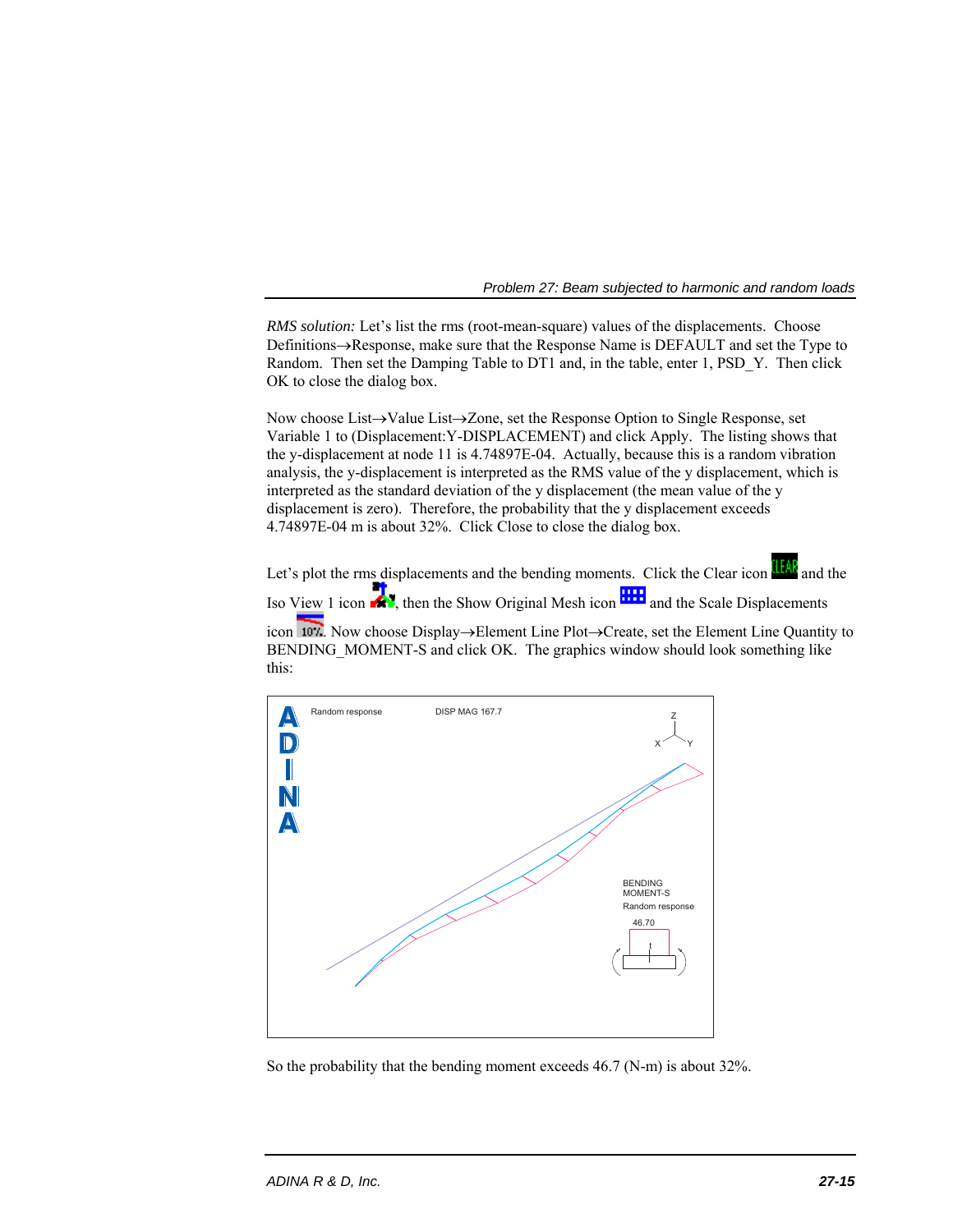*PSD of the solution:* We can plot the PSD of the tip displacements.

The node at the tip is node 11. If you have not already done so in the harmonic analysis above, choose Defintions->Model Point->Node, add name TIP, define it as node 11 and click OK.

Now click the Clear icon **Ital** and choose Graph->Random Analysis. Set the Variable to (Displacement:Y-DISPLACEMENT) and make sure that the Model Point is TIP. In the Frequency Spacing box, set the Number of Frequencies to 100. In the Frequency Range of the Random Response box, set the Min. Frequency to 1 and the Max. Frequency to 250, then click OK. The graphics window should look something like this:

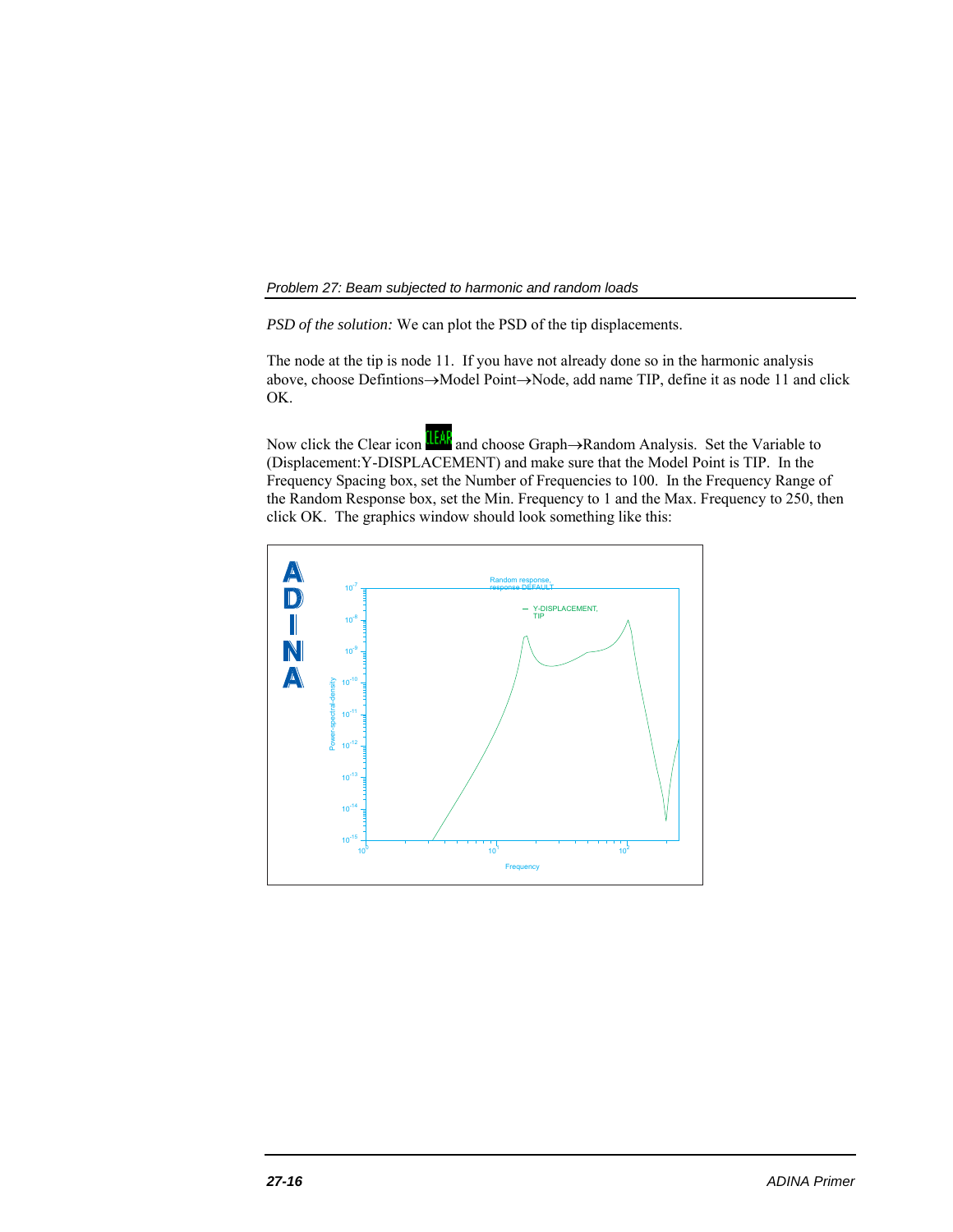| Problem 27: Beam subjected to harmonic and random loads |  |  |  |
|---------------------------------------------------------|--|--|--|
|---------------------------------------------------------|--|--|--|

### **Analysis assuming that both the y and z loads are applied**

*Load magnitude specification:* We assume that the PSD of the y loads is the same as was used above, and that the PSD of the z loads is

| Frequency | <b>PSD</b>    |
|-----------|---------------|
| Hz)       | $(N/m)^2$ /Hz |
|           | $2E-10$       |
| 50        | 100           |
| 90        | 200           |
| 200       | 200           |
| 1000      | 20            |

To specify this information, choose Definitions->Spectrum Definitions->Random Spectrum, add random spectrum name PSD\_Z, and click the … button to the right of the Curve Name field. In the Define Frequency Curve dialog box, add frequency curve PSD\_Z, enter the above table and click OK. In the Define Random Spectrum dialog box, set the Curve Name to PSD\_Z, set the Spectrum Title to "PSD for z loads" and click OK.

*RMS solution:* Let's list the rms values of the displacements. Choose Definitions->Response, make sure that the Response Name is DEFAULT and make sure that the Response Type is set to Random. In the table, make sure that the first row is 1, PSD\_Y and in the second row of the table, enter 2, PSD\_Z. Then click OK.

Now choose List $\rightarrow$ Value List $\rightarrow$ Zone, set the Response Option to Single Response, set Variable 1 to (Displacement:Y-DISPLACEMENT), Variable 2 to (Displacement: Z-DISPLACEMENT), and click Apply. The listing shows that the standard deviation of the y-displacement at node 11 is 4.74897E-04 m, and that the standard deviation of the z displacement at node 11 is 3.93917E-04 m. Click Close to close the dialog box.

Note: the AUI assumes that the loads are uncorrelated (the AUI neglects the cross-spectral densities of the loading combinations).

Also note, in this problem, the y displacements depend only on the y loads, and the z displacements depend only on the z loads. However, in general, each computed result depends on all of the applied loads.

*Exiting the AUI:* Choose File $\rightarrow$ Exit to exit the AUI (you can discard all changes).